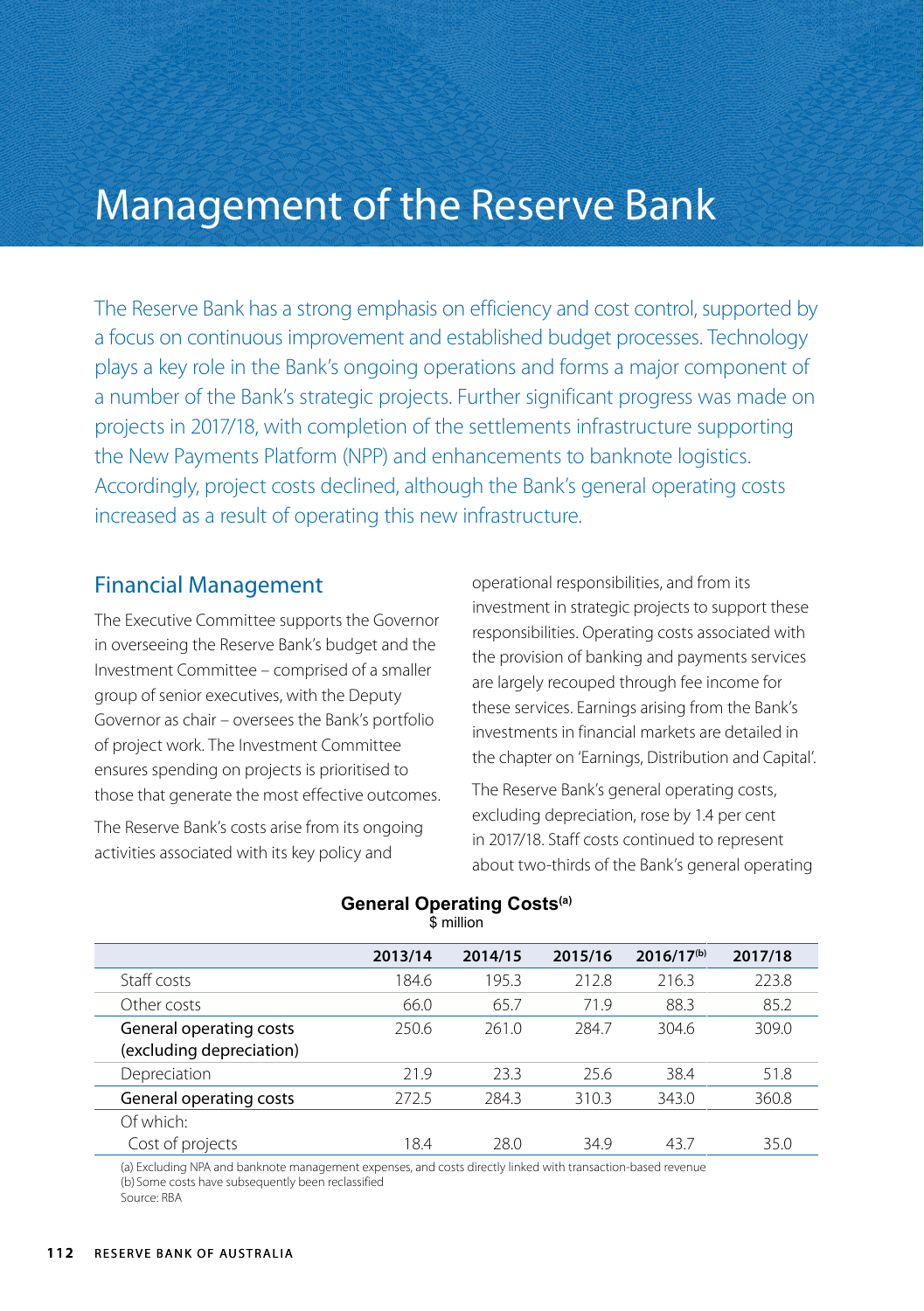expenses. The increase in costs reflected new operating costs associated with the implementation of major strategic projects. The delivery of the strategic initiatives in recent years led to a notable rise in depreciation, such that total costs for ongoing activities rose by about 5 per cent in 2017/18.

Total project-related costs declined during 2017/18, as several large projects that had begun in previous years were completed, including the settlements infrastructure supporting the NPP and delivery of an automated banknote storage and processing facility in the new National Banknote Site.

The Reserve Bank has an ongoing program of investment to maintain the value of its physical assets, including buildings, to ensure that services remain effective and resilient and that associated risks are managed appropriately. The extent of the Bank's investment in its strategic initiatives is reflected in its capital expenditure over recent years. Capital outlays declined by more than half in 2017/18, to \$45.7 million. This expenditure was concentrated on completing the major initiatives noted above. With much of this work now having been completed, capital spending is expected to remain around this level in coming years, which is sufficient to maintain the Bank's core systems and infrastructure.

In 2016/17, the Reserve Bank commissioned an external review of its operations, to help gain assurance that those operations were being conducted in a way that is both appropriate and makes effective use of public money. 2017/18 saw the implementation of the recommendations, with the most significant being the creation of a shared services capability and centralisation of various support services, including selected finance, procurement and administrative functions. The Bank will work to improve the efficiency and effectiveness of these support services further over coming years.

The Reserve Bank engages consultants from time to time where it lacks specialist expertise or if independent research, review or assessment is required. Consultants are typically engaged to: investigate or diagnose a defined issue or problem; carry out defined reviews or evaluations; or provide independent advice or information to assist in the Bank's decision-making. Prior to engaging consultants, the Bank takes into account the skills and resources required for the task, the skills available internally and the costeffectiveness of engaging external expertise. Spending on consultancies over the past eight years is shown below. As in previous years,

### **Spending on Consultancies(a)** \$

| 2010/11 | 102,000   |
|---------|-----------|
| 2011/12 | 535,000   |
| 2012/13 | 1,190,000 |
| 2013/14 | 387,000   |
| 2014/15 | 773,000   |
| 2015/16 | 622,520   |
| 2016/17 | 987,388   |
| 2017/18 | 596,157   |
|         |           |

(a) Sum of individual consultancies that cost \$10,000 or more Source: RBA

#### **Capital Expenditure(a)** \$ million

|                                       | 2013/14 | 2014/15 | 2015/16 | 2016/17 | 2017/18 |
|---------------------------------------|---------|---------|---------|---------|---------|
| Capital costs                         | 44 2    | 565     | 108 1   | 1007    | 45.7    |
| Of which:                             |         |         |         |         |         |
| Cost of major projects <sup>(b)</sup> | 18.6    | 42 Q    | 928     | 858     | 39.5    |
| (a) Excluding NPA                     |         |         |         |         |         |

(b) Projects on the Enterprise Master Schedule Source: RBA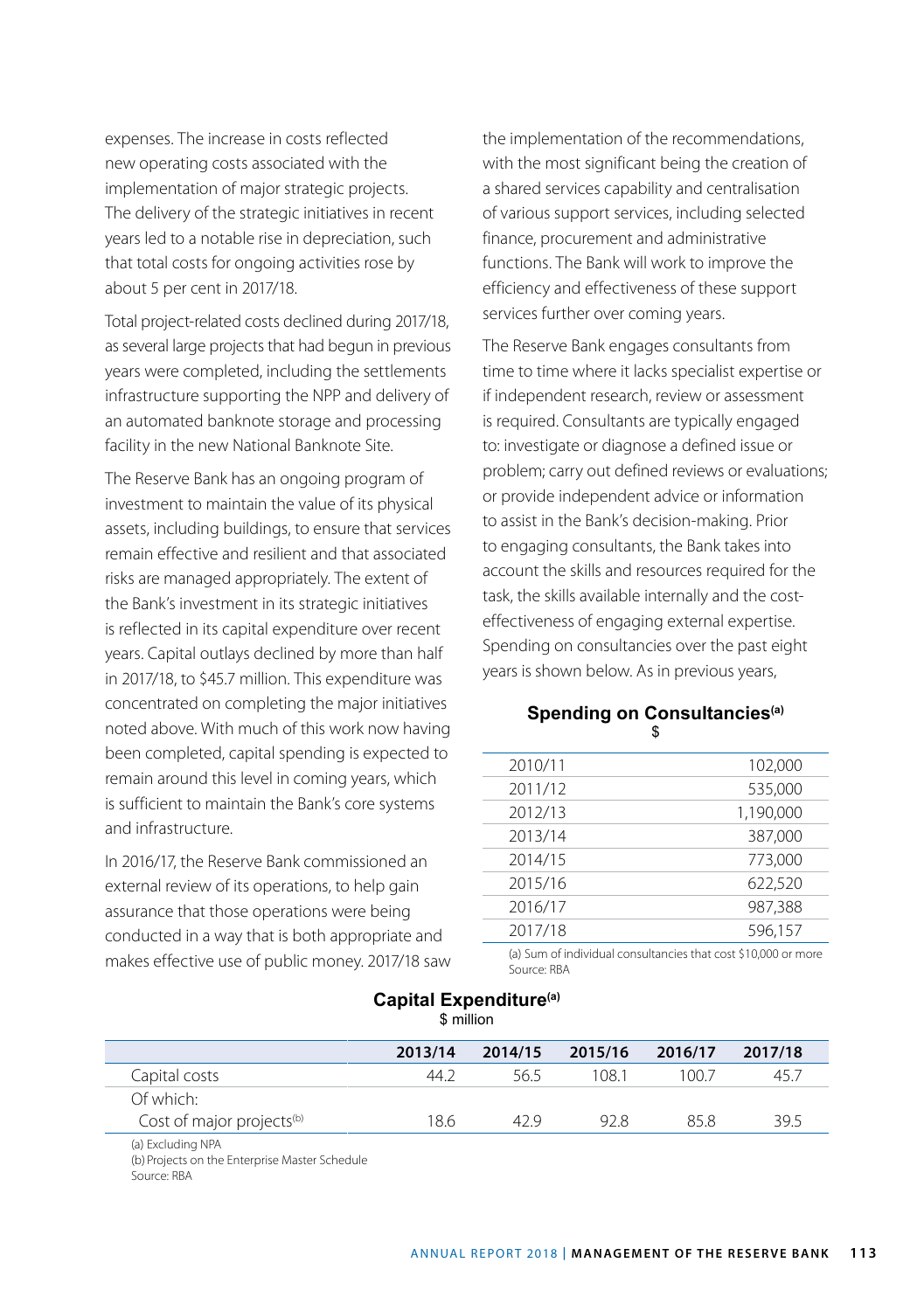



(Top; above) Machines at the automated banknote storage and processing facility in the new National Banknote Site, Craigieburn

consultancy support during 2017/18 covered a range of activities, with around one-third of spending related to the upgrade of Australia's banknotes and banknote-related infrastructure.

# Information Technology Management

Many of the Reserve Bank's activities depend heavily on information technology (IT) systems and infrastructure. This includes more than 200 business applications, two highly available data centres and a highly resilient network infrastructure across multiple Bank sites.

As noted above, major projects in 2017/18 included completion and rollout of the NPP and its supporting Fast Settlement Service (FSS), and delivery of the automated banknote storage and processing facility in the new National Banknote Site. The Bank's PeopleSoft Financials platform was also upgraded and a new Bank-wide Learning Management System was implemented.

Work has also continued on the modernisation of the Reserve Bank's own banking platforms used to service its customers (the largest of which is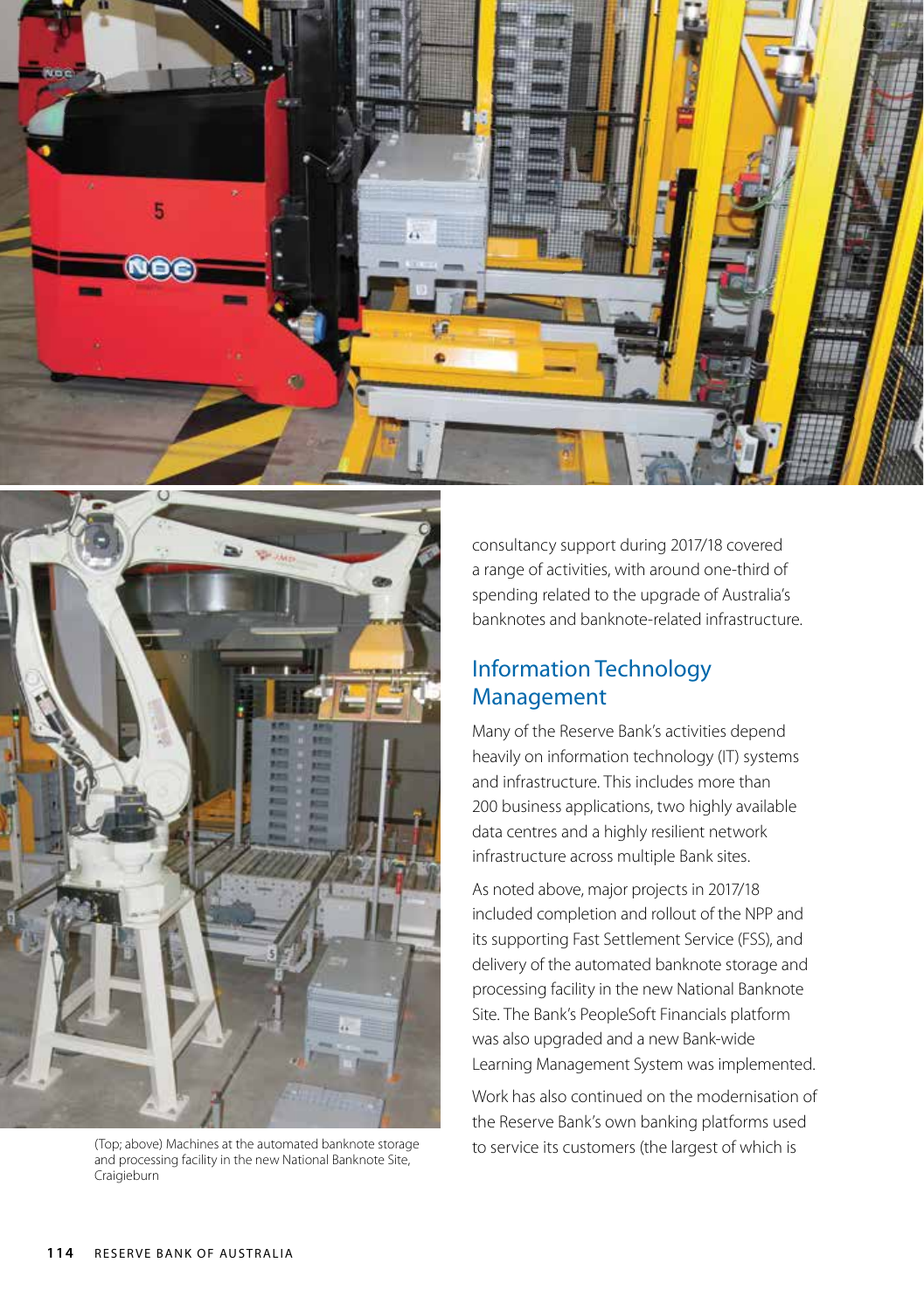the Australian Government), the transition to the Windows 10 desktop platform for all staff, and the development of the Bank's business intelligence platform.

Cyber security continues to be a key focus for the Reserve Bank and in 2017/18 significant resources were applied to further strengthen the Bank's cyber security capabilities. The Bank has been independently certified as complying to a mature standard with the cyber security strategies recommended by the Australian Signals Directorate for containing cyber threats, and will continue to build on its security controls as these strategies and standards evolve. The Bank has also attained certification of its internet gateway to the ISO 27001 global standard for Information Security Management.

With several major IT projects of recent years now largely complete, the IT function continues to transition to a steady-state model. This transition involves an uplift of steady-state capacity to accommodate the support and maintenance of the new applications introduced by these projects, and the addition of new capabilities to support the evolving nature of technology, including cyber security, cloud, big data and outsourcing. The Reserve Bank also continues to pursue strategies to ensure IT assets are highly resilient, fit for purpose, appropriately innovative and support workplace efficiency. These include investigating capabilities in the fields of blockchain and distributed ledger technologies, software-defined networks and machine learning.

## Facilities and Environmental Management

The Reserve Bank owns premises in locations where there is a business need to do so. The Bank's facilities include the Head Office in Sydney; the H.C. Coombs Centre for Financial Studies in Kirribilli, Sydney; office

buildings in Melbourne and Canberra; the note-printing facility and National Banknote Site at Craigieburn, north of Melbourne; and the Business Resumption Site in north-west Sydney. In addition to the buildings it owns, the Bank leases accommodation for its State Offices in Adelaide, Brisbane and Perth and for its offices in London, New York and Beijing. Independent valuers estimated that the value of the Bank's property assets increased by \$72.4 million to \$594.7 million in 2017/18, reflecting increased property values in Sydney and Melbourne.

Accommodation in the Reserve Bank's properties that is not required for its own business purposes is leased to external tenants. Net income from these leases amounted to \$12.3 million in 2017/18, compared with \$11.4 million in the previous year.

During the year in review, major projects included the commissioning of the facilities, security infrastructure and operational arrangements at the National Banknote Site, modernisation of the passenger and goods lifts at Head Office to improve reliability and performance, and upgrades to the fire safety systems at Head Office. The Reserve Bank also undertook a review of its property portfolio to ensure it remains appropriate for the purposes of the Bank. Following the commencement of operations at the National Banknote Site in late 2017, the Bank's building at 60 Collins Street, Melbourne, was no longer needed to store and distribute banknotes. Accordingly, a decision was made to sell this building and that process has commenced. The Bank is also planning building works at its Head Office at 65 Martin Place, Sydney, and the H.C. Coombs Centre for Financial Studies in Kirribilli, Sydney. These works are aimed at upgrading base building infrastructure that is at end of life and ensuring a safe, efficient and effective workplace to meet the long-term needs of the Bank, while preserving heritage features.